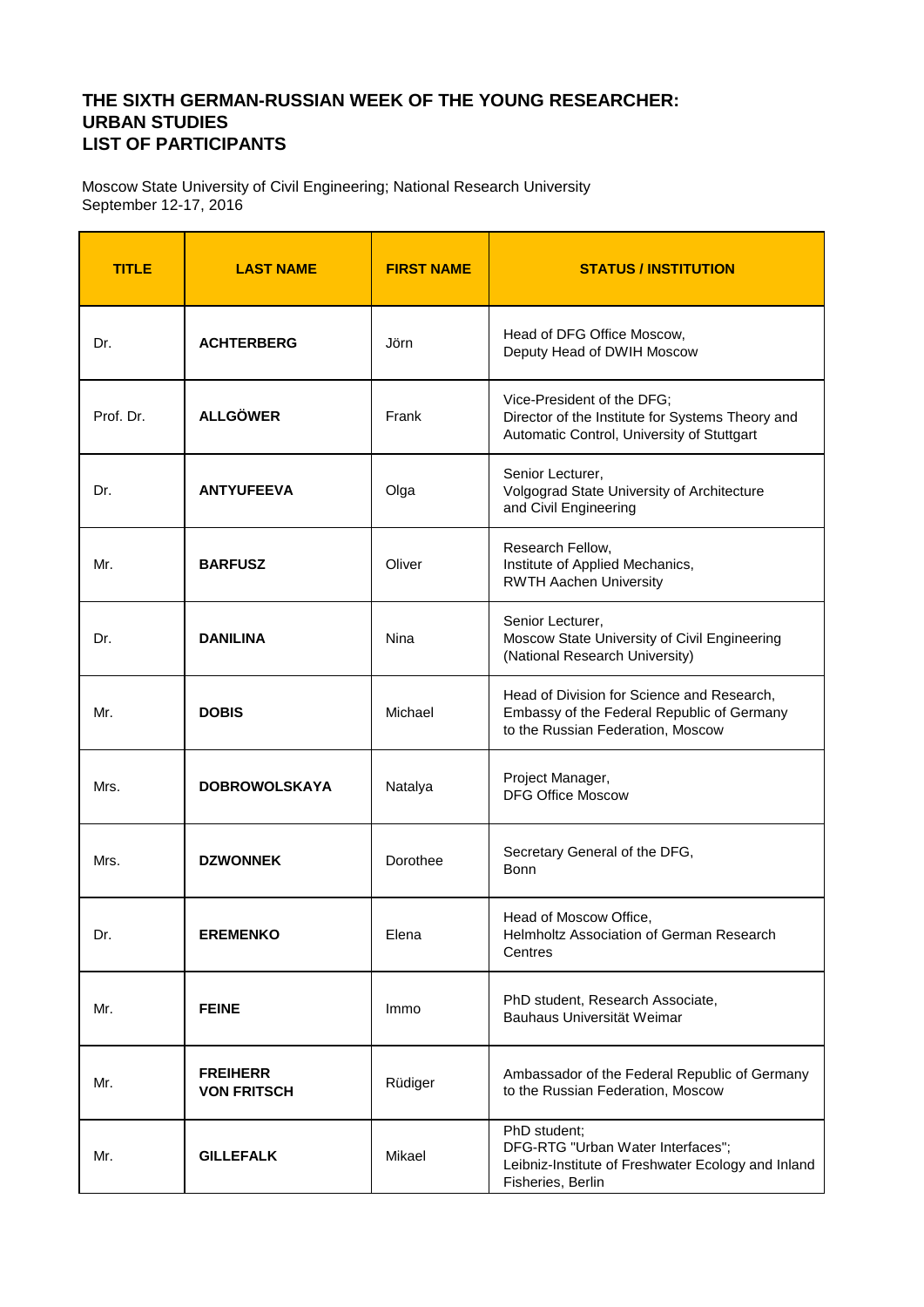| Dr.       | <b>GILLNER</b>     | Sten      | Research Fellow;<br>Chair of Forest Botany,<br>Technische Universität Dresden                                                                                  |
|-----------|--------------------|-----------|----------------------------------------------------------------------------------------------------------------------------------------------------------------|
| Prof. Dr. | <b>GOGINA</b>      | Elena     | Vice-Rector for International Affairs,<br>Moscow State University of Civil Engineering<br>(National Research University)                                       |
| Mrs.      | <b>GOLOVINA</b>    | Olga      | PhD student,<br>Ed. Züblin AG,<br>Weimar                                                                                                                       |
| Mr.       | <b>GRAF</b>        | Thomas    | Head of Economic and Science Department,<br>Embassy of the Federal Republic of Germany<br>to the Russian Federation, Moscow                                    |
| Dr.       | <b>GRANDERATH</b>  | Sebastian | Programme Director,<br>Group of Research Careers,<br>DFG Bonn                                                                                                  |
| Mr.       | <b>GRITSIYENKO</b> | Denis     | PhD student,<br>Moscow State University of Civil Engineering<br>(National Research University)                                                                 |
| Mr.       | <b>GROTHUS</b>     | Ulrich    | Deputy Secretary General,<br>DAAD, Bonn                                                                                                                        |
| Mrs.      | <b>HALWAS</b>      | Stefanie  | PhD student, Research Fellow,<br>University of Applied Sciences Cologne                                                                                        |
| Dr.       | <b>HILLER</b>      | Peter     | Head of DAAD Office Moscow,<br>Director of DWIH Moscow                                                                                                         |
| Prof. Dr. | <b>HINKELMANN</b>  | Reinhard  | Chair of Water Resources Management and<br>Modeling of Hydrosystems; DFG Research<br>Training Group "Urban Water Interfaces";<br>Technische Universität Berlin |
| Dr.-Ing.  | <b>HOLLERMANN</b>  | Sebastian | Zimmerei Sieveke;<br>Bauhaus-Universität Weimar                                                                                                                |
| Mr.       | <b>HUPPERTS</b>    | Frederik  | Head of Infrastructure Location and Transportation<br>Section,<br>Cologne Chamber of Commerce and Industry                                                     |
| Mrs.      | <b>ILINA</b>       | Julia     | Project Manager,<br><b>DFG Office Moscow</b>                                                                                                                   |
| Mrs.      | <b>IOVCHEVA</b>    | Daria     | Head of Sales and Client Relations «100K20»<br>LLC:<br>Representative of SpringerNature in Russia                                                              |
| Prof. Dr. | <b>IVANOVA</b>     | Zinaida   | Department of Social, Psychological and Juristic<br>Communications,<br>Moscow State University of Civil Engineering<br>(National Research University)          |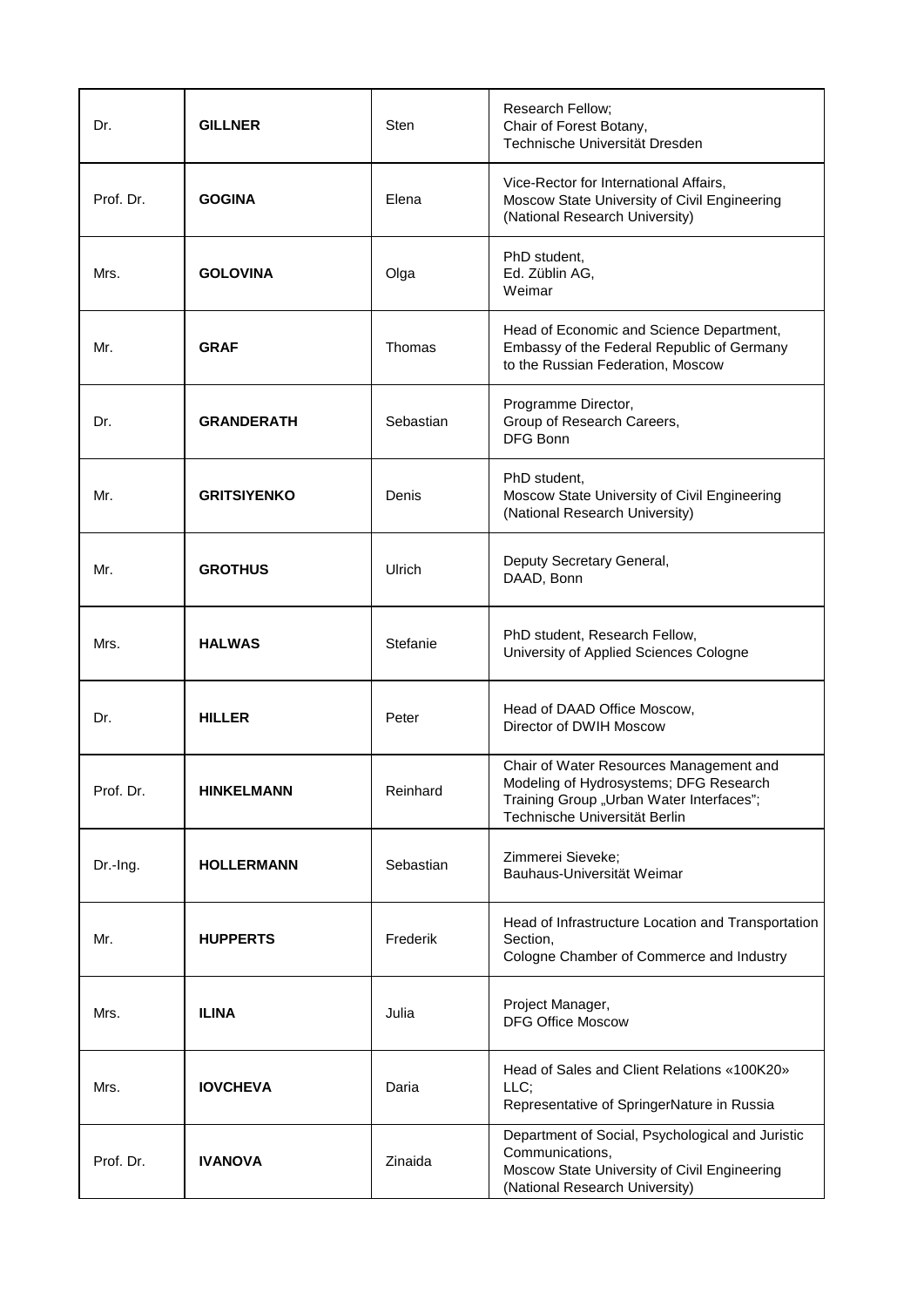| Dr.                 | <b>IVASHKINA</b>      | Irina     | Head of Environmental Protection Department,<br>Genplan Institute of Moscow                                                                |
|---------------------|-----------------------|-----------|--------------------------------------------------------------------------------------------------------------------------------------------|
| Mrs.                | <b>KADANTSEVA</b>     | Maria     | <b>DWIH Office Moscow</b>                                                                                                                  |
| Mrs.                | <b>KALEMENEVA</b>     | Ekaterina | PhD student,<br><b>Higher School of Economics</b><br>(National Research University), St. Petersburg                                        |
| Mr.                 | <b>KHUSNULLIN</b>     | Marat     | Deputy Mayor for Urban Development<br>and Construction,<br>Government of Moscow                                                            |
| Dr.-Ing.<br>Dr.h.c. | <b>KIRSCHKE</b>       | Heiko     | Research and Teaching Associate,<br>Chair of Computing in Civil Engineering,<br>Bauhaus-Universität Weimar                                 |
| Dr.                 | <b>KORENKOVA</b>      | Ekaterina | Lecturer,<br>Landscape Architecture,<br>Orel State Agrarian University                                                                     |
| Prof. Dr.           | <b>KÖNIG</b>          | Markus    | Vice-Dean,<br>Department of Civil and Environmental<br>Engineering, Ruhr Universität Bochum                                                |
| Prof. Dr.           | <b>KRASHENINNIKOV</b> | Aleksey   | Moscow Architectural Institute MARKHI (Academy<br>of Architecture);<br>Higher School of Economics (National Research<br>University) Moscow |
| Dr.                 | <b>KRISPIN</b>        | Martin    | Project Coordinator,<br><b>DWIH Moscow</b>                                                                                                 |
| Prof. Dr.           | <b>KRUPP</b>          | Thomas    | Chair for Logistics<br>University of Applied Sciences Cologne                                                                              |
| Mrs.                | <b>KRUTILOVA</b>      | Maria     | PhD student, Assistant Professor,<br><b>Belgorod State Technological University</b><br>named after V.G. Shukhov                            |
| Dr.                 | <b>KUZINA</b>         | Olga      | Associate Professor,<br>National Research University<br>Moscow State University of Civil Engineering                                       |
| Mr.                 | <b>LADWIG</b>         | Robert    | PhD student;<br>DFG-RTG "Urban Water Interfaces";<br>Leibniz-Institute of Freshwater Ecology and Inland<br>Fisheries, Berlin               |
| Mrs.                | <b>LANDYSHEVA</b>     | Olga      | Head of International Academic Mobility<br>Department<br>Moscow State University of Civil Engineering<br>(National Research University)    |
| Dr.                 | <b>LENTZE</b>         | Michael   | Programme Director,<br>Group "Engineering Sciences",<br>DFG Bonn                                                                           |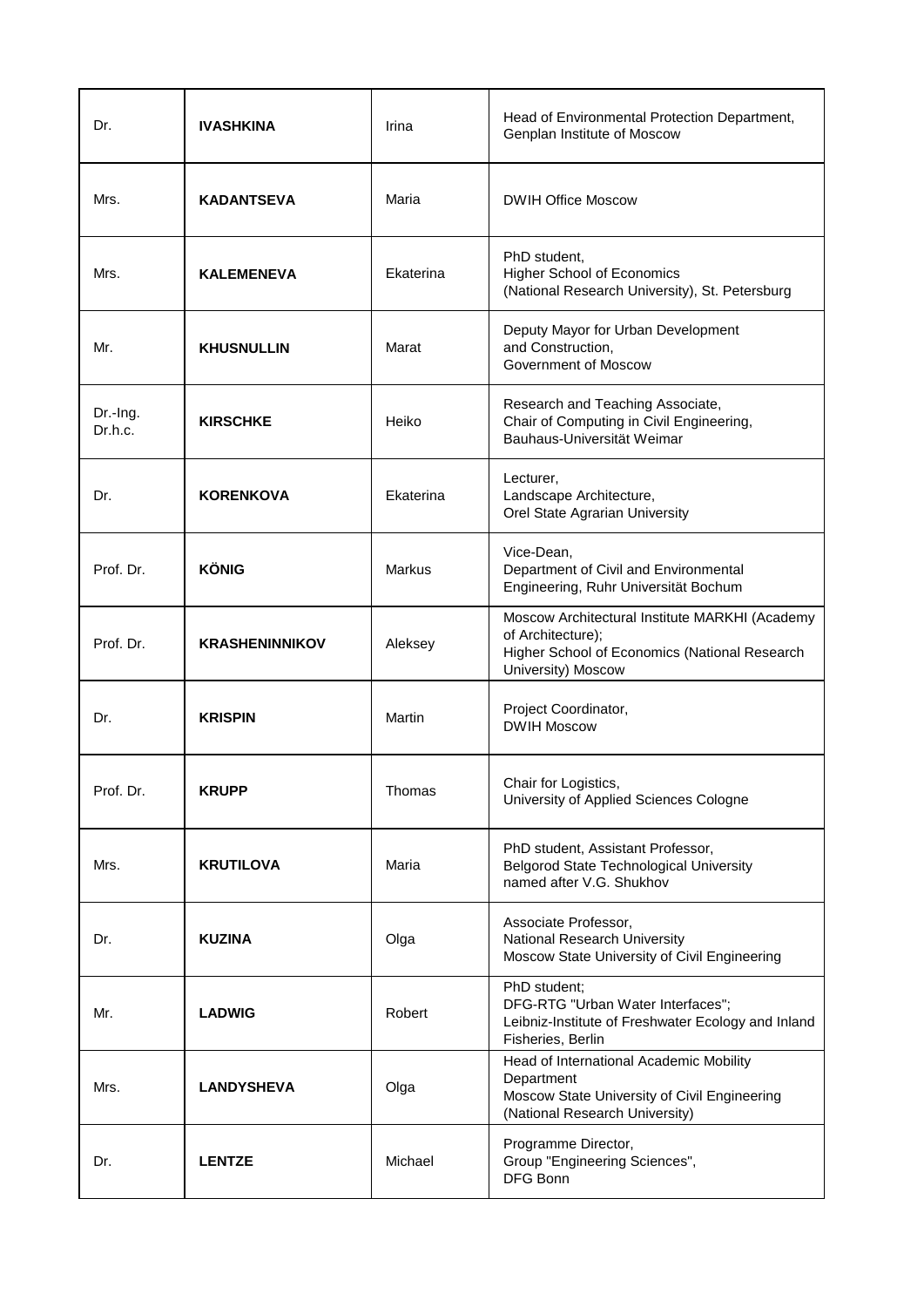| Dr.                        | <b>LEVASHEV</b>    | Aleksey   | Associate Professor,<br>Irkutsk National Research Technical University                                                                                                               |
|----------------------------|--------------------|-----------|--------------------------------------------------------------------------------------------------------------------------------------------------------------------------------------|
| Mr.                        | <b>MAGOMEDOV</b>   | Marat     | International Projects Department,<br>Moscow State University of Civil Engineering<br>(National Research University)                                                                 |
| Dr.                        | <b>MAKISHA</b>     | Nikolay   | Director of Research and Education Centre "Water<br>Supply and Waste Water Treatment";<br>Moscow State University of Civil Engineering<br>(National Research University)             |
| Mrs.                       | <b>MARTIN</b>      | Katharina | Research Fellow,<br>Institute of Applied Mechanics,<br><b>RWTH Aachen University</b>                                                                                                 |
| Mr.                        | <b>MEITZNER</b>    | Andreas   | Minister, Deputy Head of Mission,<br>Embassy of the Federal Republic of Germany<br>to the Russian Federation, Moscow                                                                 |
| Mrs.                       | <b>MELNIKOVA</b>   | Galina    | Project Coordinator,<br><b>DFG Office Moscow</b>                                                                                                                                     |
| Mr.                        | <b>MELZNER</b>     | Jürgen    | PhD student,<br>W. Markgraf GmbH & Co KG                                                                                                                                             |
| Prof. Dr.                  | <b>MIKHAILOV</b>   | Aleksandr | Professor, Department of Transport Management<br>and Logistics,<br>Irkutsk National Research Technical University                                                                    |
| Mr.                        | <b>MÜHLHAUS</b>    | Michael   | Chair for Architectural Informatics,<br>Department of Architecture,<br><b>Technical University of Munich</b>                                                                         |
| Mrs.                       | <b>NECHAEVA</b>    | Irina     | PhD student,<br>National Research University<br>Higher School of Economics, Moscow                                                                                                   |
| Mrs.                       | <b>NIKOLAENKO</b>  | Mariya    | Senior Lecturer,<br>Tomsk University of Architecture and Building                                                                                                                    |
| Mrs.                       | <b>PRELOVSKAYA</b> | Yana      | PhD student,<br>Institute of Engineering and Ecological<br>Construction and Mechanization (IEECM), Moscow<br>State University of Civil Engineering<br>(National Research University) |
| Dr.                        | <b>PRESTEL</b>     | Joseph    | Research Fellow,<br>Friedrich Meinecke Institute,<br>Freie Universität Berlin                                                                                                        |
| Prof. Dr.                  | <b>PUPYREV</b>     | Evgeny    | President of Interregional Union of Designers;<br>Chairman of Expert and Technological Council of<br>Russian Association of Water Supply and<br>Sewerage                             |
| Prof. Dr.<br>Dr. rer. pol. | <b>REINHARD</b>    | Hartmut   | Faculty of Economics and Law<br>University of Applied Sciences Cologne                                                                                                               |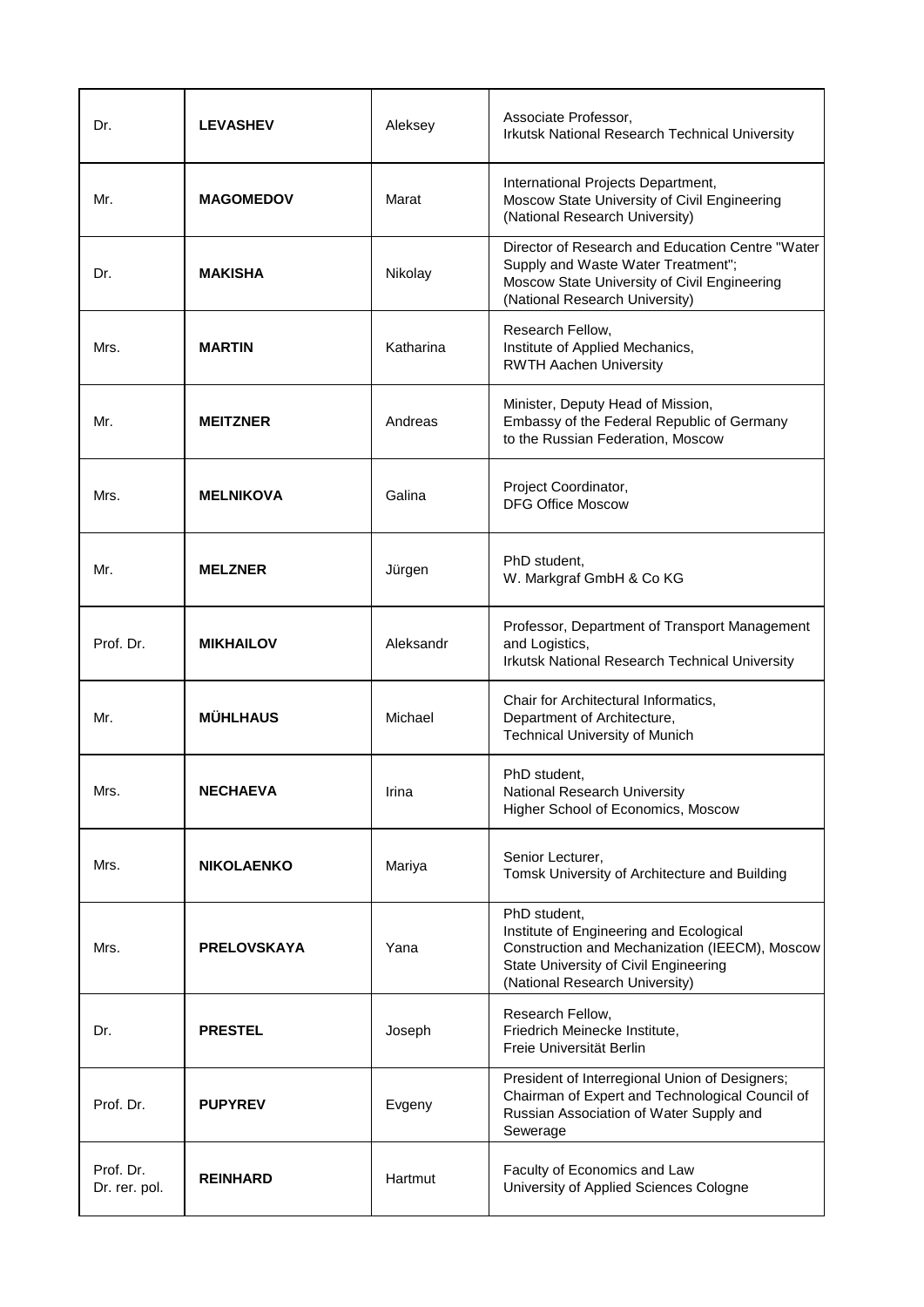| Dr.      | <b>RETHAGE</b>    | Wilma       | <b>DFG Office Moscow</b>                                                                                                                                             |
|----------|-------------------|-------------|----------------------------------------------------------------------------------------------------------------------------------------------------------------------|
| Mrs.     | <b>ROMERO</b>     | Clara       | PhD student;<br>DFG-RTG "Urban Water Interfaces";<br>Leibniz-Institute of Freshwater Ecology and Inland<br>Fisheries, Berlin                                         |
| Mr.      | <b>RUSAKOV</b>    | Mikhail     | Division for Science and Research,<br>Embassy of the Federal Republic of Germany<br>to the Russian Federation, Moscow                                                |
| Mrs.     | <b>SAMOTESOVA</b> | Natalia     | Head of Department for International Coordination<br>of International Cooperation, Moscow State<br>University of Civil Engineering<br>(National Research University) |
| Mrs.     | <b>SAVOSTINA</b>  | Anna        | <b>DWIH Office Moscow</b>                                                                                                                                            |
| Mr.      | <b>SCHEFFER</b>   | Markus      | PhD student, Research Associate,<br>Ruhr-Universität Bochum                                                                                                          |
| Dr.-Ing. | <b>SCHUBERT</b>   | Gerhard     | Chair for Architectural Informatics,<br>Department of Architecture,<br><b>Technical University of Munich</b>                                                         |
| Mr.      | <b>SCHWABE</b>    | Kevin       | PhD student, Research Associate,<br>Ruhr Universität Bochum                                                                                                          |
| Mr.      | <b>SEIFERT</b>    | <b>Nils</b> | Chair for Architectural Informatics,<br>Department of Architecture,<br><b>Technical University of Munich</b>                                                         |
| Dr.      | <b>SHAROV</b>     | Maksim      | Research Fellow.<br>Irkutsk National Research Technical University                                                                                                   |
| Mr.      | <b>SHIPILOV</b>   | Aleksey     | Project Coordination and Public Relations,<br>Helmholtz Association of German Research<br>Centres, Moscow Office                                                     |
| Mrs.     | <b>SOLKINA</b>    | Olga        | PhD student,<br>Samara State University of Architecture and Civil<br>Engineering                                                                                     |
| Dr.      | <b>STRASHNOVA</b> | Yulia       | Head of Scientific Development and Planning<br>Department "Social Infrastructure",<br>Genplan Institute of Moscow                                                    |
| Mr.      | <b>STÜDEMANN</b>  | Tobias      | Head of the Liaison Office<br>of Freie Universität Berlin in Moscow                                                                                                  |
| Mr.      | <b>SUGAROV</b>    | Khazbi      | PhD student, Senior Lecturer,<br>North Caucasus Federal University,<br>Stavropol                                                                                     |